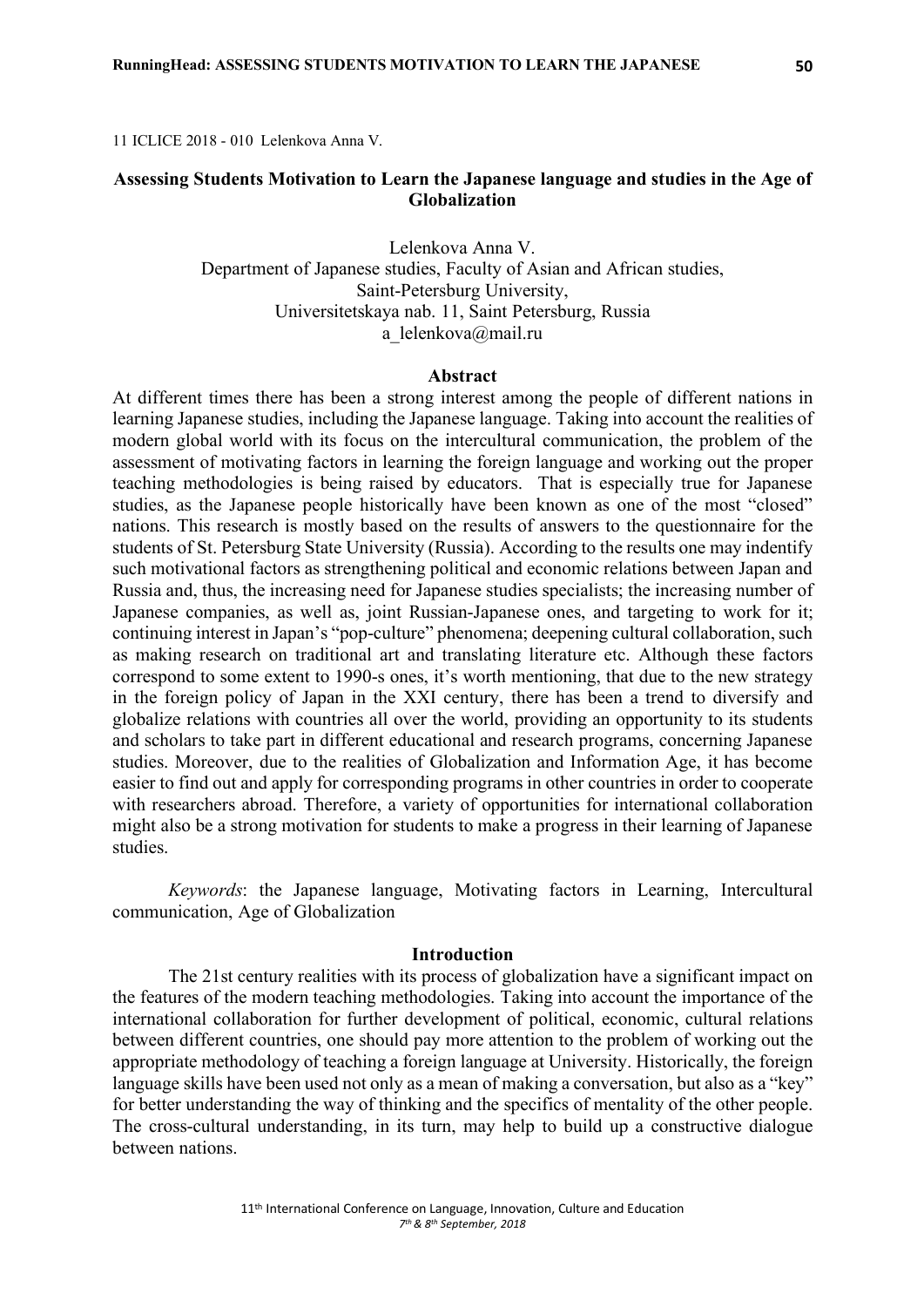In the case of the Japanese language, the above reasons are especially true, as the Japanese people at all times have been known as one of the most "closed" nations in the world. This factor caused a strong interest among the people of different nations in learning Japanese culture, including language.

## **1.1 Objectives**

This paper first aims to point out the main motivating factors that students follow when they choose Japanese as a specialized one. At the same time, the problem of assessing motivation can be analyzed from two points of view: from the positions of students themselves and from the teacher's position, which is meant to increase and regulate the motivation. Then it also aims to examine the Japanese language skills, which are the most requested at present time, according to students opinions. Eventually, understanding how students assess the meaning of studying the Japanese language, as well as its objectivity, is necessary to work out the right strategy of "new" teaching methodologies of the Japanese language as correctly as possible in the Age of Globalizations.

## **Methodology and Findings**

Based on the above objectives, a questionnaire with the research questions was offered to the students of the 1-4th year of the Bachelor Program at the Faculty of Asian and African Studies (the Department of Japanese Studies) and the Faculty of International Relations of Saint-Petersburg State University (Russia).

Respondents were asked the following two questions:

Q1. What kind of motivation do the students follow to start learning the Japanese language, taking into account the realities of the modern world?

Q2. What foreign language skills might be most requested in the 21st century, i.e. in the period of Globalization and development of Information Communication Technology?

The results of the answers to the first question showed that 90 % of respondents share an opinion, that the main motivating factor to study the Japanese language might be the desire to work for Japanese companies, carrying out their activities, either in Russia or in Japan. It should be noted that such motivation is based on the growing importance of the economic issue in the development of Russian-Japanese relations over the past decade. Indeed, since the early 2000's there has been a significant increase in the number of representative offices in Russia of such famous Japanese corporations and companies as Sumitomo, Mitsui, Mitsubishi, Toyota, Nissan, Toshiba etc.

Moreover, in conditions of rapid development and introduction of new technologies in the beginning of the XXI century, for example, digital technologies or robotics, students are increasingly interested in the country, which has approved itself as the world's leading producer of such products. Therefore, the opportunity to "become a part" of Japanese companies specializing in the industrial and technological spheres is also may be a strong motivation.

Then 70% of respondents consider that the important motivating factor might be the everlasting interest in Japanese culture. Moreover, it is worth noting that as the "Japanese culture" students mean not only the worldwide popular phenomenon of Japanese "pop culture", which reached its boom in the 1990s and continues up to nowadays, but also the traditional culture, including classical Japanese literature. Traditionally, a large number of students are interested in the ability to read Japanese comics "manga" and watch "anime" cartoons in original language, that allows getting learned more about the features of spoken language. At the same time, it is noteworthy that the interest of the younger generation in the work on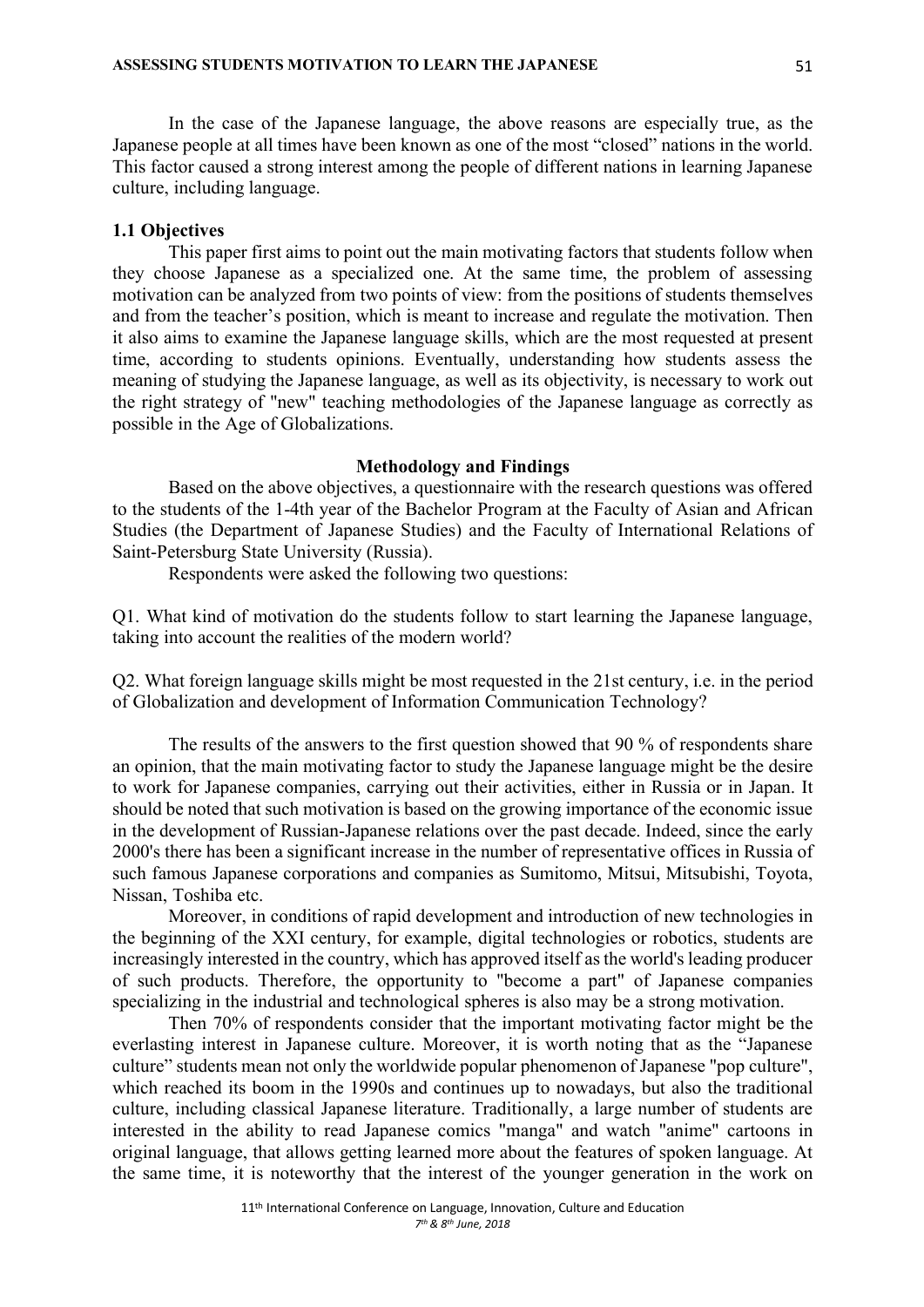translating and researching the cultural monuments of the past of Japan is growing again, due to its uniqueness. Thus, the cultural factor has not been losing its motivating power.

It is quite natural that the strengthening and intensifying the political dialogue between the governments of Japan and Russia turned to be another reason to study Japanese for about 40% of respondents.

The main argument at this point is the possibility of doing diplomatic activity on Japanese-Russian relations issue. According to the respondents, maintaining a dialogue in the native language of the partners can greatly accelerate the process of political rapprochement between the two parties, especially in the face of unresolved problems (for example, the territorial dispute over the South Kurils). Moreover, it also contributes to a partial removal of barriers existing due to the cultural and mentality difference between the people of different nations, since it is known that the study of any foreign language, especially Japanese, helps much for understanding the way of thinking of other people.

It is also necessary to pay attention to one more motivating factor, although less marked by students (only 10% of respondents), but not less important, that is: the increasing number of opportunities for participation in international training and fellowship programs. Over the past 7-10 years, such programs have been actively implemented to diversify international cooperation between higher education institutions of various countries, in particular, between Japanese and Russian universities.

It is known that participation in international training programs contributes significantly to getting new academic contacts, figuring out new joint researches, as well as building up an international professional communication, which is extremely important in the age of globalization. Consequently, for students, as for future specialists, such the opportunities might be very useful, and, consequently, can be seen as a strong motivation to achieve high results in the study of Japanese or any other foreign language.

As for the results of the second question concerning the language skills, the answers can be classified as follows:

1) The most important one is the skill of spoken language, as full communication is impossible without it;

2) The skill of conducting (writing) business correspondence is necessary in any professional sphere. The emphasis is done on the correct use of polite forms of speech in Japanese;

3) Interpretation and translation skills are necessary for all spheres of professional activity. Thus, learning the specialized terminology is of high importance.

4) Following the realities of the modern globalized society, the ability to operate properly with the information space in a foreign language, i.e. the ability to find information quickly in a foreign language by keywords or request formulated correctly, and check the reliability of sources, etc. .;

5) Despite the ongoing developments in the field of practical implementation of automatic translators, such aspects as, for example, fiction literature translation still depends much on the human ability.

6) Skills of reading and writing Japanese characters may be necessary not only for the comprehensive studying the language, but also for the possibility of a "simplified" study of the Chinese language, which is becoming more and more widespread around the world.

### **Discussion**

Taking into account the above opinions of students, one may conclude that the study and teaching of the Japanese language require a comprehensive approach. It is the task for teachers to improve the teaching methods constantly for various aspects of the language.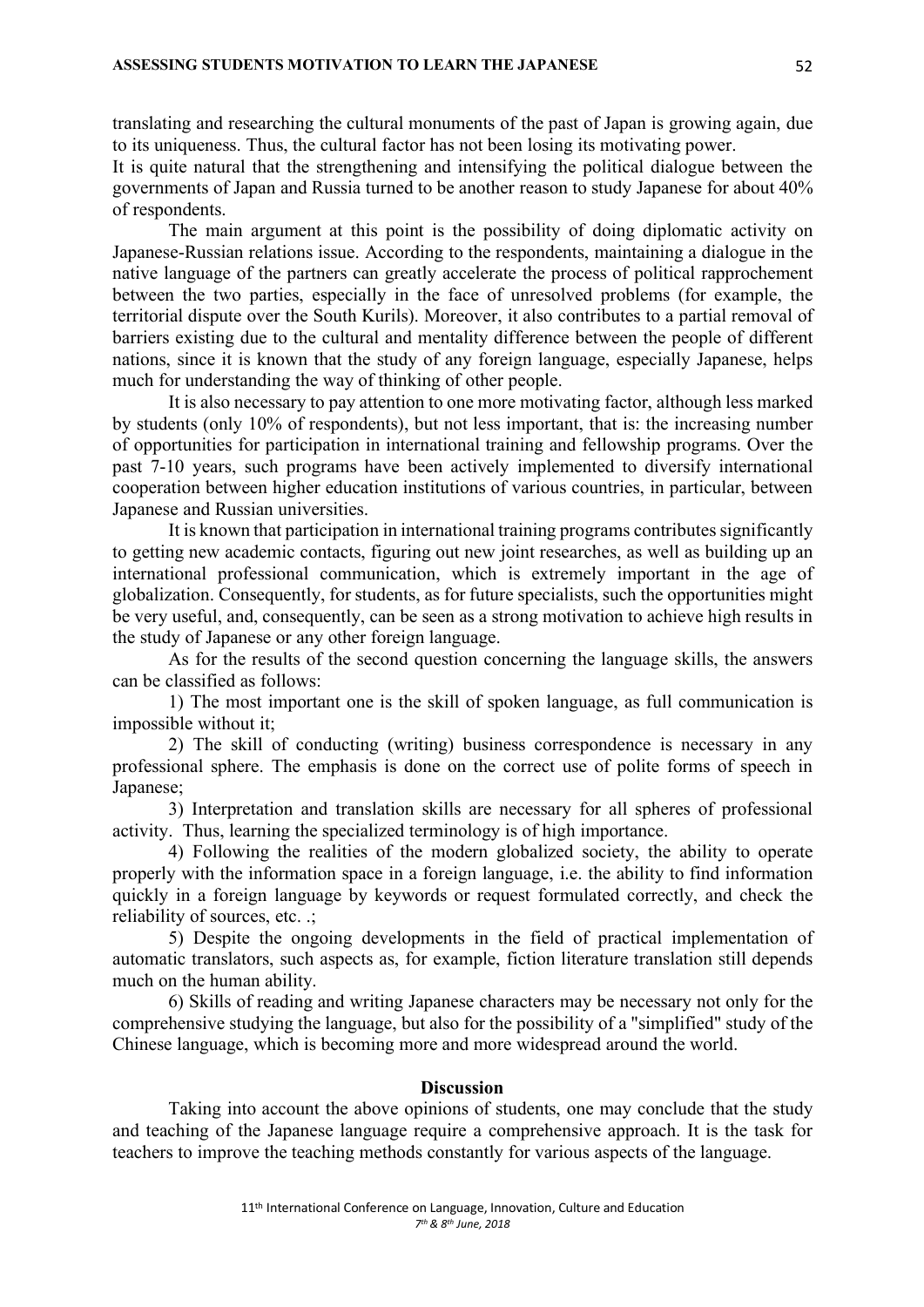Usually the practical course on the Japanese language is divided into several aspects such as: "Japanese writing", "Japanese Grammar", "Spoken language", "The Japanese media", "Translation of Japanese Fiction", "Historical and Modern Historical Text" etc. Learning the language in the form of different aspects is finally aimed for the students can acquire the skills that can be applied in various fields of professional activity: research, education, diplomacy, translation, business, art and cultural activities etc.

The problem of the methodology of teaching a foreign language considering the everchanging realities of the modern globalized world is very important and actual. Constant changes in political, economic, scientific and technical situation have a great influence on a lexico-phraseological language base of the texts on the topics mentioned above.

The printed media is one of the most important means of information dissemination, and consequently, the formation of reality in the mind of common people. The media has a difficult task of prioritizing certain words or events. Thus, the press can be considered as a kind of mirror of political, economic, cultural, scientific and technical life of the society (Ibrahim, 2016).

For Japan, this statement is especially true, since there has been a long tradition of determination of the character of the year and making the lists of the most frequently used popular words (jp*. ryu:ko:go*). The study of annual changes in these lists makes it possible to imagine a clear picture of the changes in the social and political life of Japan over a period of time (Ibrahim, 2016).

The study of such phenomena as "popular words" and neologisms in Japanese plays a significant role in the work on translating texts of various subjects, including fiction, as well as in acquiring the skills of verbal communication with native speakers.

Such subject as the "Modern Historical Text" provides reading and working with the texts on historical issues written in modern Japanese. The content of the research texts covers, mainly, a wide range of problems in the history of Japan, and world history, as well. One of the most important points of teaching the aspect is to work on translation of documents, such as treaties, joint statements, agreements, laws, text of constitutions etc. The case is that such documents have a certain lexical and grammatical base on which documentation is being drawn up to the present day (Lelenkova, 2016).

All these factors explain the actuality and importance of studying the "Japanese Media" and "The Modern Historical Text".

Reading and translation a fiction is another aspect, which takes an important place not only in the teaching of a foreign language, but also in daily life as one of the means of getting to know other cultures. It is quite natural, when the plot of the fiction is put in the context of the everyday life realities that is customs, people's behavior in various situations, the use of specific words and expressions. One of the problems of teaching the translation of fiction is that the bare knowledge of a foreign language is not enough for an adequate translation. It's also necessary to understand the cultural, historical and other contexts.

### **1.1 Recommendations**

While studying the aspects mentioned above, it is almost impossible to rely on certain teaching materials completely, since they quickly become out-of-date. In this regard, the teachers of Japanese have to teach students how to work properly with texts of electronic and printed media and original historical research, while using auxiliary sources, including Internet resources, to analyze information and work with lexical and phraseological material both in Japanese and in their own language. It allows to compare the terms and expressions in both languages, and, to develop a terminology base.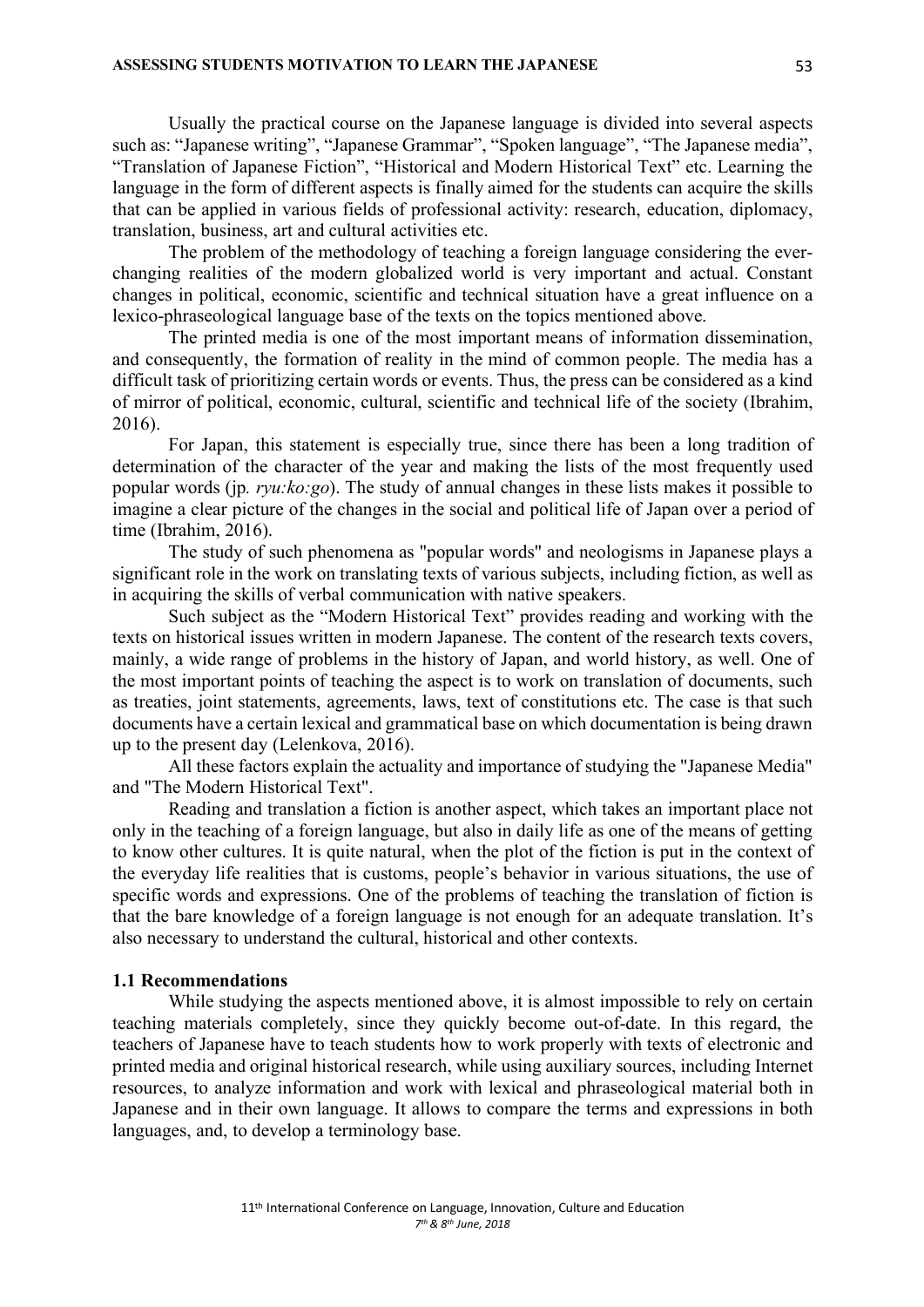A separate stage in the study is the lexical-semantic and grammatical analysis of the text, on the basis of which the students can make the thematic glossaries to understand the contextual connection between lexical units (Ibrahim, 2016).

In order to avoid inaccuracies in translating definite terms and concepts, it is very important to develop the skills of conceptual translation. However, this aim can not be achieved without further study of historical and modern society realities. This is the goal of comparative study and analysis of materials in both native and foreign languages (Borisova, Lelenkova, 2017).

However, for the development of a more complete understanding of the language, having just lectures and practical exercises is not enough. In addition one can use the news reports, documentaries or movies, etc. This type of training contributes to the development of listening and comprehensive skills. Moreover, the visual comprehension makes it possible to guess a proper interpretation according to the context, and, by all means, contributes much in getting familiar with the realities of the foreign people's life.

Interactive lessons using modern technologies are playing the more and more important role in teaching methods as they allow explaining the new material in an easy and accessible way. An explanation in the form of, for example, the presentation using a variety of animation effects is more vivid and memorable. Nowadays, the number of different types of multinational online seminars and conferences is constantly increasing recently. It is known that having "live communication" with native speakers helps "to switch on" the so-called "theoretical memory" i.e. the lexical and grammatical base that has been learned, but was not used in practice. The thematic discussions contribute to making an informative dialogue that encourages the exchange of views. Thus, students acquire the basic skills of speaking and making reports, as well as holding various discussions in a foreign language.

In the study and teaching of the Japanese language, one cannot also ignore the fact of widely using loan words or borrowings, the so-called *gairaigo*. At present we are witnessing a new wave of borrowings and loan expressions. The processes of globalization and the worldwide Internet play a leading role in its spreading in its practical usage in Japanese.

Moreover, there has been an increased international cooperation among many countries in different regions of the world during the past decade. Therefore, new political and economic organizations and associations have been formed. Thus, the need in adoption of common designations of different realities of the integration process is becoming evident. For this reason, a kind of the universal terminology base is being created, mostly based on the English language. Such a renewed terminology base, is being gradually accepted in other languages. As a result, the process of negotiating and business dealing between people of different nations has been significantly simplified (Borisova, Lelenkova, 2017). That is the reason why, while teaching a foreign language, one should pay a special attention to the training of translation skills, using as much the renewed terminology as possible.

Working on a translation of fiction text means philological comprehension of the text, understanding of stylistic factors of linguistic expression etc. It is almost impossible to translate correctly the idea of a foreign author without knowing the linguistic features (phraseological units, fixed expressions, idioms, speech styles (official, courtesy, familiarity, vulgarism), special features of male and female way of speaking, proper and geographical names etc.). It is assumed that a professional translator should not only be proficient in a foreign language, but also be sufficiently erudite in the field of history, ethnography, culture, geography, as well as in specifics of daily routine or social life of the Japanese people etc.

Thus, working with a fiction text can be used not only as a means of learning a foreign language, but also as an important tool for understanding the culture and mentality of other peoples.